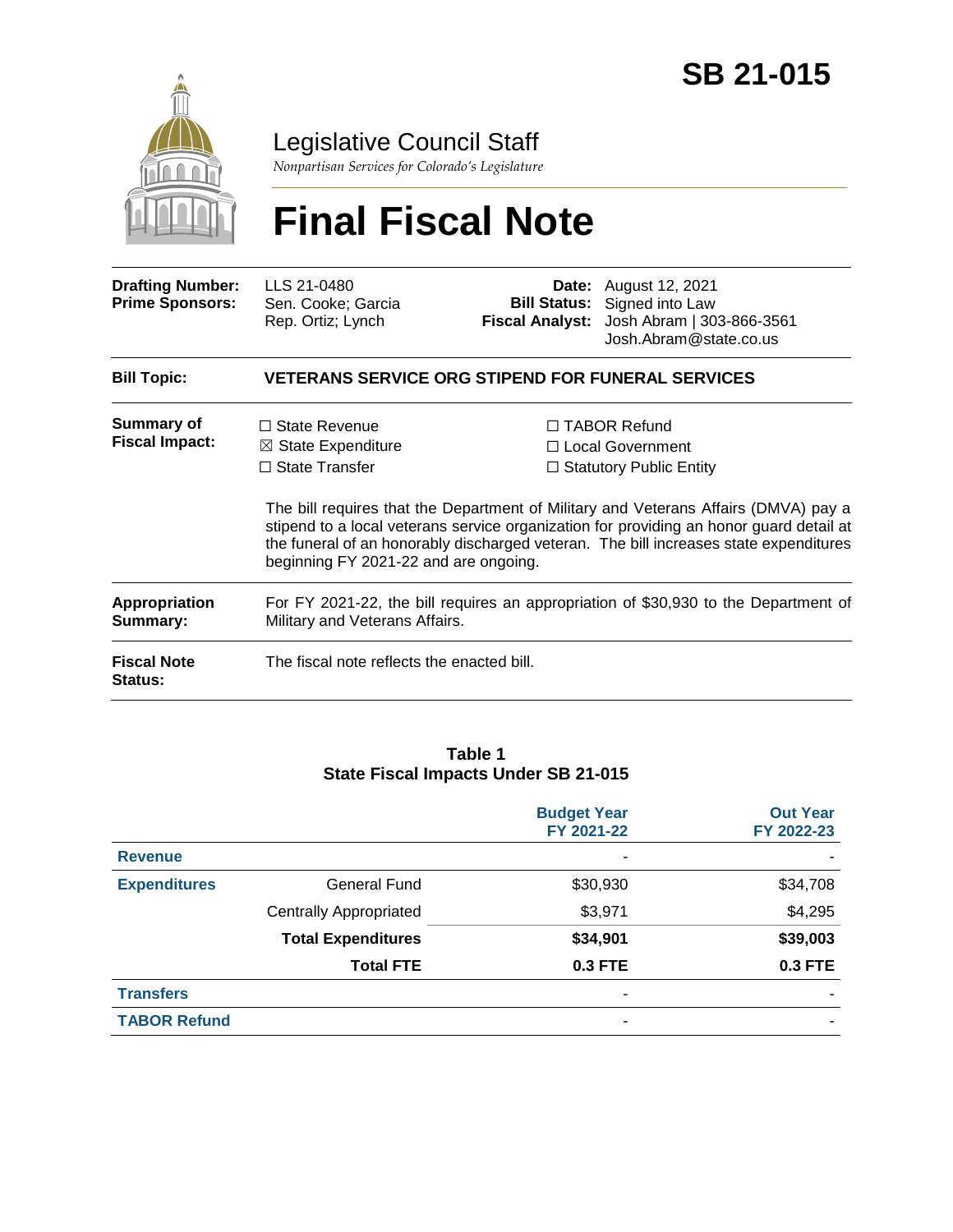## **Summary of Legislation**

The bill requires that the Department of Military and Veterans Affairs (DMVA) pay a stipend up to \$75 dollars to a local veterans service organization for each time the organization provides an honor guard detail at the funeral of an honorably discharged veteran. A veterans service organization must be a congressionally chartered service organization or one of its local affiliates.

The DVMA must pay the stipend for services performed at each funeral, but may decrease the amount paid for services performed at a second or subsequent funerals when performing multiple services at more than one funeral on the same day. No later than January 15, 2022, the department must create a process for a local veterans service organization to apply for and receive a stipend.

## **State Expenditures**

For FY 2021-22, the bill increases state expenditures in the DMVA by \$34,901 and 0.3 FTE. For FY 2022-23 and future years, new expenditures are \$39,003 and 0.3 FTE. Expenses for administration and stipend payments are displayed in Table 2 and described below.

|                                                    | FY 2021-22 | FY 2022-23 |  |  |  |
|----------------------------------------------------|------------|------------|--|--|--|
| <b>Department of Military and Veterans Affairs</b> |            |            |  |  |  |
| <b>Personal Services</b>                           | \$10,730   | \$14,309   |  |  |  |
| Printing                                           | \$200      | \$399      |  |  |  |
| <b>Stipends</b>                                    | \$20,000   | \$20,000   |  |  |  |
| Centrally Appropriated Costs <sup>1</sup>          | \$3,971    | \$4,295    |  |  |  |
| FTE - Personal Services                            | $0.3$ FTE  | $0.3$ FTE  |  |  |  |
| <b>Total Cost</b>                                  | \$34,901   | \$39,003   |  |  |  |

#### **Table 2 Expenditures Under SB 21-015**

<sup>1</sup> *Centrally appropriated costs are not included in the bill's appropriation.*

There are many congressionally chartered veterans service organizations who will be eligible to apply for stipends from the department. Each year, there are an estimated 3,000 funerals for military veterans statewide, although veterans service organizations are not always the providers of military honors or other burial benefits.

Based on a similar stipend program in Minnesota, it is estimated the Colorado DMVA will process 100-200 applications for stipends and other reimbursements annually. The number of participating service organizations and applications are expected to grow in future years. The program will require additional department staff to create an application process and do outreach to eligible organizations, and ongoing accounting staff to process applications, verify eligibility and qualify requests. Personal services costs for FY 2021-22 are prorated for the General Fund pay date shift and a presumed September effective date.